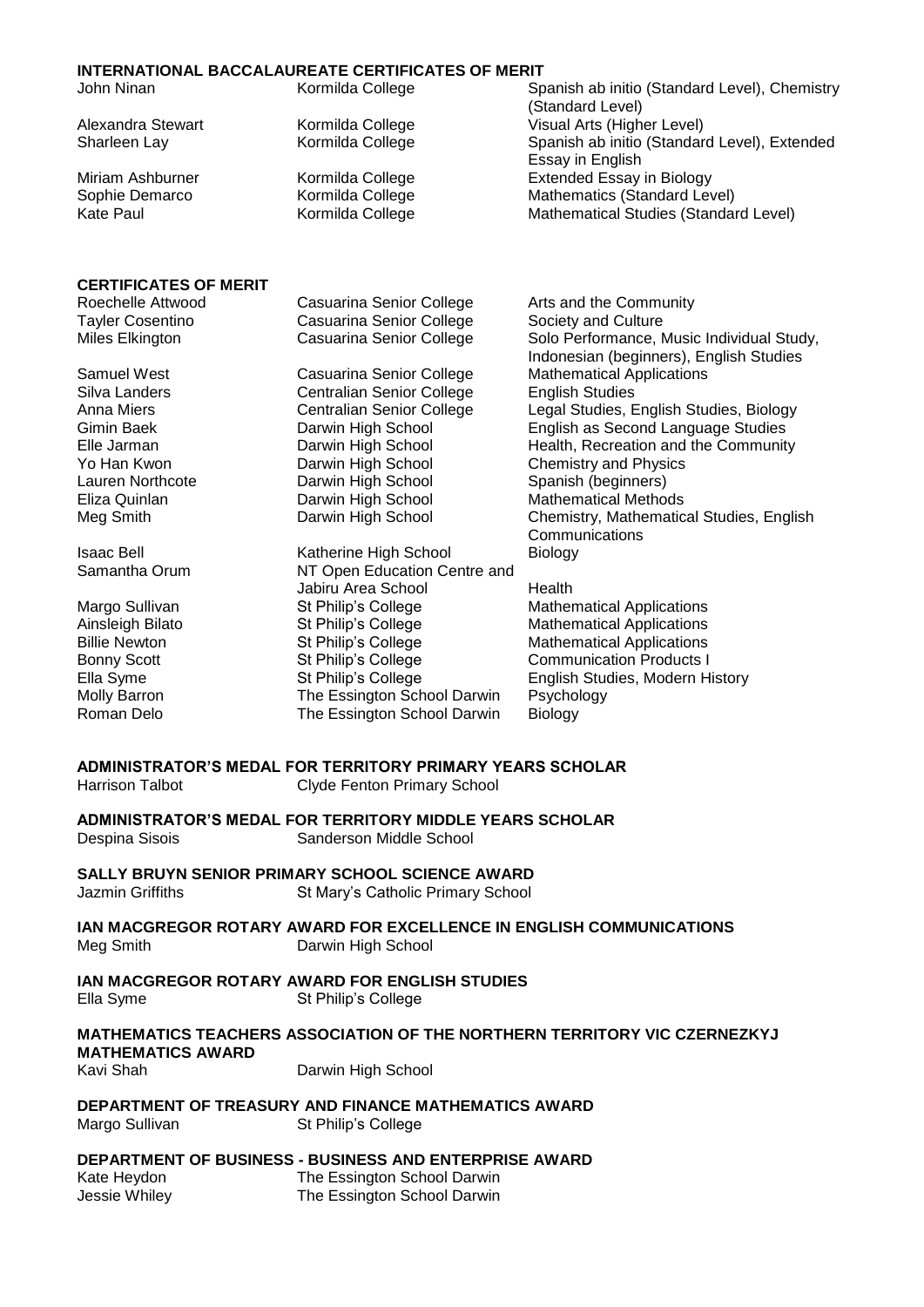| Meg Smith                                                                                                                                                                                                                         | ROYAL AUSTRALIAN CHEMICAL INSTITUTE CHEMISTRY AWARD<br>Darwin High School                                                                                                                                                                                                                                                                                                                                                                         |  |  |
|-----------------------------------------------------------------------------------------------------------------------------------------------------------------------------------------------------------------------------------|---------------------------------------------------------------------------------------------------------------------------------------------------------------------------------------------------------------------------------------------------------------------------------------------------------------------------------------------------------------------------------------------------------------------------------------------------|--|--|
| Yo Han Kwon                                                                                                                                                                                                                       | AUSTRALIAN METEOROLOGICAL AND OCEANOGRAPHIC SOCIETY PHYSICS AWARD<br>Darwin High School                                                                                                                                                                                                                                                                                                                                                           |  |  |
| Niamh Marah                                                                                                                                                                                                                       | AUSTRALIAN COMPUTER SOCIETY ICT AWARD FOR INFORMATION TECHNOLOGY<br>The Essington School Darwin                                                                                                                                                                                                                                                                                                                                                   |  |  |
| <b>AWARD</b>                                                                                                                                                                                                                      | AUSTRALIAN VETERINARY ASSOCIATION (NT Division) AND DENNIS THOMSON MEMORIAL SCIENCE                                                                                                                                                                                                                                                                                                                                                               |  |  |
| Yo Han Kwon                                                                                                                                                                                                                       | Darwin High School                                                                                                                                                                                                                                                                                                                                                                                                                                |  |  |
| <b>NORTHERN TERRITORY INDIGENOUS EDUCATION COUNCIL - NORTHERN REGION, INDIGENOUS</b><br><b>NTCET WITH VET AWARD</b>                                                                                                               |                                                                                                                                                                                                                                                                                                                                                                                                                                                   |  |  |
| Emma Kellaway                                                                                                                                                                                                                     | <b>Taminmin College</b>                                                                                                                                                                                                                                                                                                                                                                                                                           |  |  |
| <b>NTCET WITH VET AWARD</b><br><b>Kaitlyn Dick</b>                                                                                                                                                                                | NORTHERN TERRITORY INDIGENOUS EDUCATION COUNCIL - SOUTHERN REGION, INDIGENOUS<br>St Philip's College                                                                                                                                                                                                                                                                                                                                              |  |  |
|                                                                                                                                                                                                                                   |                                                                                                                                                                                                                                                                                                                                                                                                                                                   |  |  |
| TELSTRA REMOTE INDIGENOUS STUDENT AWARD<br>Jericka Mungatopi                                                                                                                                                                      | Xavier Catholic College / NT Open Education Centre                                                                                                                                                                                                                                                                                                                                                                                                |  |  |
| NT MUSIC SCHOOL MUSIC AWARD<br>Miles Elkington                                                                                                                                                                                    | Casuarina Senior College                                                                                                                                                                                                                                                                                                                                                                                                                          |  |  |
| <b>EDUCATION AWARD</b>                                                                                                                                                                                                            | AUSTRALIAN COUNCIL FOR HEALTH, PHYSICAL EDUCATION AND RECREATION (NT) HEALTH                                                                                                                                                                                                                                                                                                                                                                      |  |  |
| Samantha Orum                                                                                                                                                                                                                     | NT Open Education Centre                                                                                                                                                                                                                                                                                                                                                                                                                          |  |  |
| <b>EDUCATION AWARD</b>                                                                                                                                                                                                            | AUSTRALIAN COUNCIL FOR HEALTH, PHYSICAL EDUCATION AND RECREATION (NT) PHYSICAL                                                                                                                                                                                                                                                                                                                                                                    |  |  |
| <b>Monty Nixon</b>                                                                                                                                                                                                                | St Philip's College                                                                                                                                                                                                                                                                                                                                                                                                                               |  |  |
| INTERNATIONAL ASSOCIATION OF HYDROGEOLOGISTS (NT) GEOGRAPHY AWARD<br>Ella Syme<br>St Philip's College                                                                                                                             |                                                                                                                                                                                                                                                                                                                                                                                                                                                   |  |  |
| <b>Anna Miers</b>                                                                                                                                                                                                                 | LAW SOCIETY NORTHERN TERRITORY LEGAL STUDIES AWARD<br><b>Centralian Senior College</b>                                                                                                                                                                                                                                                                                                                                                            |  |  |
| <b>Anna Miers</b>                                                                                                                                                                                                                 | <b>MENZIES SCHOOL OF HEALTH RESEARCH BIOLOGY AWARD</b><br><b>Centralian Senior College</b>                                                                                                                                                                                                                                                                                                                                                        |  |  |
| <b>AWARD</b>                                                                                                                                                                                                                      | <b>CHARLES DARWIN UNIVERSITY - TOP INDIGENOUS AUSTRALIAN TERTIARY ADMISSION RANK</b>                                                                                                                                                                                                                                                                                                                                                              |  |  |
| Asha Tonkin-Reeves                                                                                                                                                                                                                | Katherine High School                                                                                                                                                                                                                                                                                                                                                                                                                             |  |  |
| <b>Tayler Cosentino</b><br>Mark Robertson<br>Lara Whitehouse<br>Anna Miers<br>Kaavya Weerasundera<br>Miles Elkington<br>Kavi Shah<br>Meg Smith<br>Shannon Kieran<br>Sampathawadu Silva<br>Yo Han Kwon<br>Sarah Moore<br>Ella Syme | <b>CHARLES DARWIN UNIVERSITY - TOP TEN AUSTRALIAN TERTIARY ADMISSION RANK AWARDS</b><br>Casuarina Senior College<br>St Philip's College<br>The Essington School Darwin<br><b>Centralian Senior College</b><br>Darwin High School<br>Casuarina Senior College<br>Darwin High School<br>Darwin High School<br>Casuarina Senior College<br>Casuarina Senior College<br>Darwin High School<br><b>Centralian Senior College</b><br>St Philip's College |  |  |
| Liam May                                                                                                                                                                                                                          | GTNT MOST OUTSTANDING SCHOOL-BASED APPRENTICE/TRAINEE OF THE YEAR AWARD<br>Darwin High School                                                                                                                                                                                                                                                                                                                                                     |  |  |